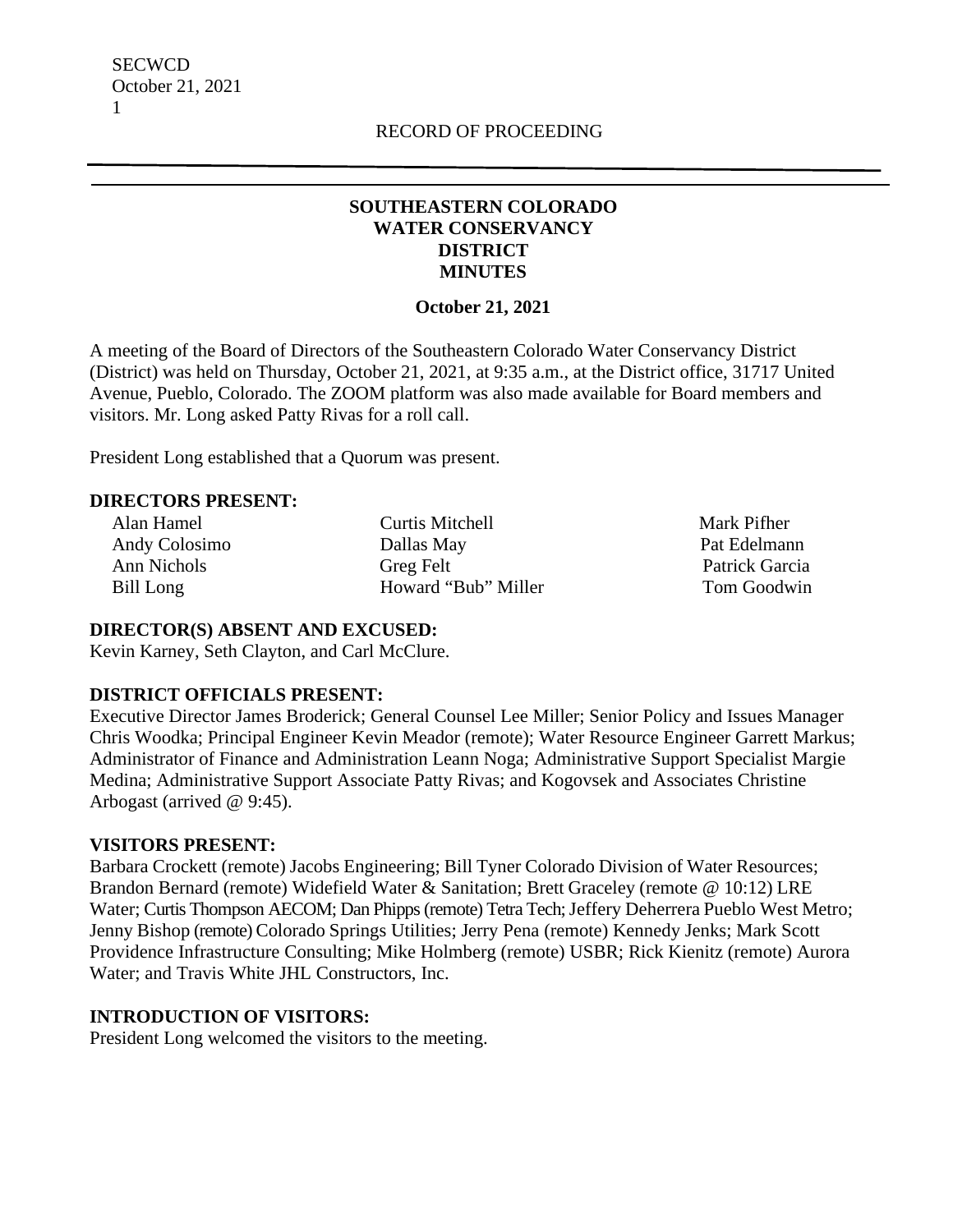## **APPROVAL OF MINUTES:**

President Long said the minutes of the September 16, 2021, Board meeting were posted to the Board website for review and asked if there were any corrections or additions. Hearing none, Mr. Garcia moved, seconded by Mr. Pifher to approve the minutes. Motion unanimously carried.

## **TREASURER REPORT:**

Treasurer Nichols reported the financial statements for September 2021, were posted to the Board website for review. Ms. Nichols moved, seconded by Mr. Edelmann for acceptance of the September 2021 financial statements and payment of the October 2021 bills. Motion unanimously carried.

## **PRESENTATION ITEMS:**

None

## **ACTION ITEMS:**

STATEMENT OF OPPOSITION IN TRIVIEW METROPOLITAN DISTRICT, CASE CO. 21CW3044 Mr. Lee Miller presented an action item recommending that the District Board authorize Special Water Counsel to file a Statement of Opposition to the Application of Triview Metropolitan District in Case No. 21CW3044, Water Division 2.

The Triview Metropolitan District (Triview) filed an application in Water Division 2 (Case No. 21CW3044) to change the type and place of use of the entire 18.05 cfs Arkansas Valley Irrigation Canal ("AVIC") right on Cottonwood Creek near Buena Vista. The application seeks to change the decreed use from irrigation to municipal purposes for use in Triview's service area near Monument Creek, north of Colorado Springs. The application also seeks to store the water in Big Johnson, Stonewall Springs, and Pueblo Reservoirs. Triview has a pending request with the Bureau of Reclamation for a long-term excess capacity contract to store 999 acre-feet in Pueblo Reservoir. The application proposes to replace historical return flows to calling rights on Cottonwood Creek and the Arkansas River with fully consumable water from the AVIC or from Triview's Denver Basin groundwater sources, in addition to water decreed for replacement use from Triview's share ownership in the Fountain Mutual and Excelsior Ditches, and its unchanged rights in the Bale 1 and 2 Ditches on the South Arkansas River.

Triview's application involves storing water in Pueblo Reservoir to ultimately transport it to Triview's service area using the Southern Delivery System or by exchange. The application may impact the District's rights in Pueblo Reservoir, absent appropriate terms and conditions in the decree and an excess capacity contract for use of Project facilities to store water for use outside the District's boundaries. Staff and counsel recommend filing a statement of opposition to seek standard terms regarding Triview's use of Pueblo Reservoir, to ensure no injury to the District's rights in Pueblo Reservoir. The application is similar in some respects to the Upper Arkansas WCD's pending Case No. 19CW3089. As in that case, the District will also want to assure that the quantification of the changed water right, and terms and conditions for return flow replacement, protect the District's exchange right on Cottonwood Creek (96CW17) and VFMP flows at the Wellsville Gage.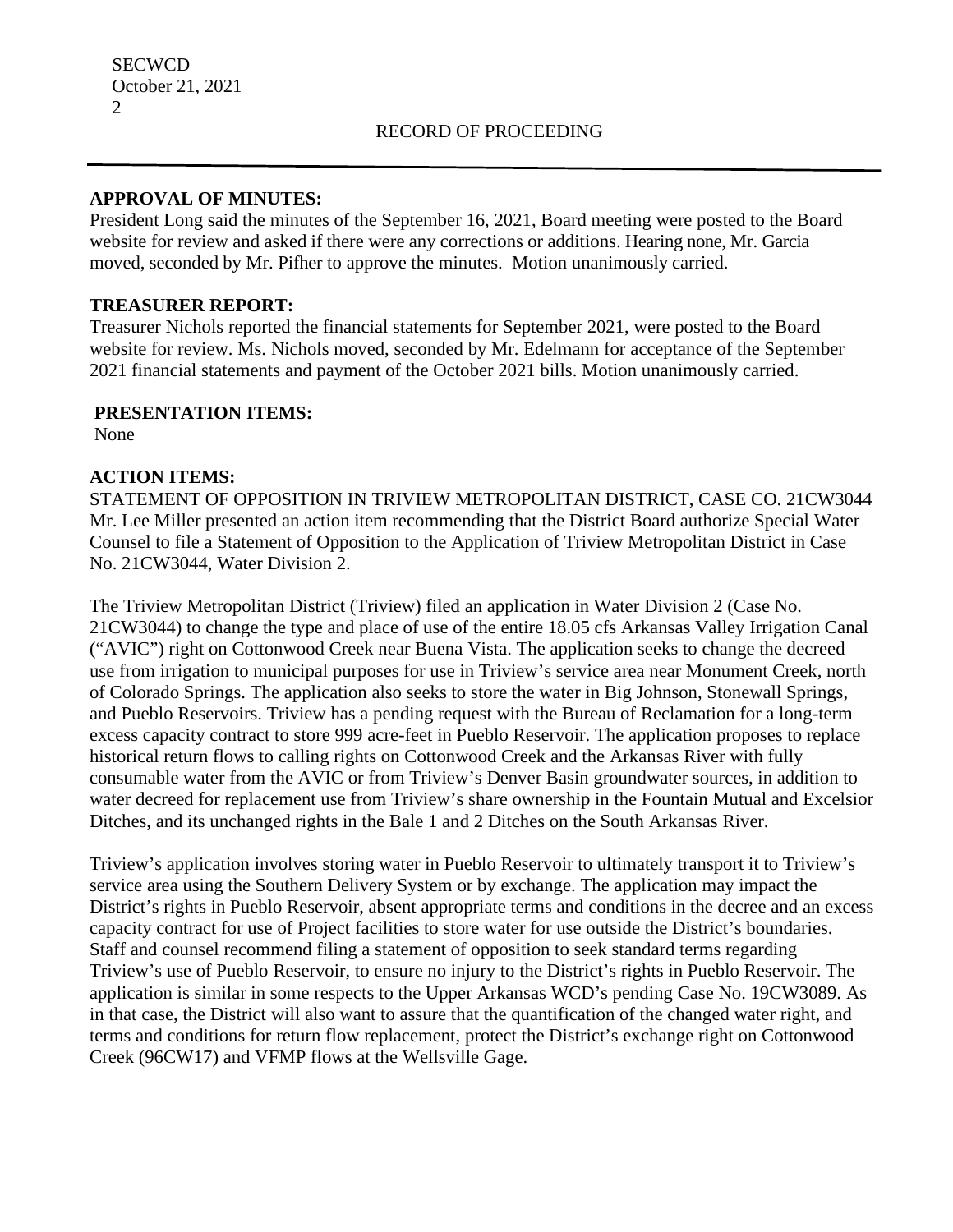Mr. Hamel moved, seconded by Mr. Edelmann, that the District Board authorize Special Water Counsel to file a Statement of Opposition to the Application of Triview Metropolitan District in Case No. 21CW3044, Water Division 2. Motion unanimously carried.

## APPROVAL OF STIPULATION IN THE APPLICATION OF CITY OF FOUNTAIN, CASE NO. 19CW3081 AND 19CW3082 (WATER DIVISION 2)

Mr. Lee Miller presented an action item recommending that the Board authorize Special Water Counsel to execute stipulations with the City of Fountain ("Fountain") in Case Nos. 19CW3081 and 19CW3082, consenting to entry of a decree in each case that is no less restrictive on Fountain and no less protective of the District than the proposed decrees dated October 6, 2021.

In both Case Nos. 19CW3081 and 19CW3082, Fountain seeks approval of changes of water rights, plans for augmentation, and exchanges of water, including exchanges from the confluence of Fountain Creek and the Arkansas River up to Pueblo Reservoir. In Case No. 19CW3081, Fountain seeks to change the type, manner, and place of use of 2.125 cfs of its Laughlin Ditch Enlargement water right, and in Case No. 19CW3082, Fountain seeks to change the use of 92 Fountain Mutual Irrigation Company ("FMIC") shares. Fountain intends to use the consumptive use water and reusable return flows of the water rights changed in both cases for municipal use and other purposes, including in Fountain's proposed augmentation plans and exchanges. Case No. 19CW3082 was rereferred to Water Judge Schwartz on August 31, 2021, and is set for a five day trial beginning on November 7, 2022. Case No. 19CW3081 remains on the Water Referee's docket until December 1, 2021.

The District's objectives in Case Nos. 19CW3081 and 19CW3082 are to ensure that (1) the proposed decrees include appropriate terms and conditions for Fountain's use of Project facilities, including Pueblo Reservoir; (2) Fountain's requested exchanges to Pueblo Reservoir do not interfere with the Winter Water Storage Program ("WWSP"); (3) Fountain's requested exchanges to Pueblo Reservoir are subject to May 27, 2004 IGA among Fountain, the District, and others; (4) the proposed decree includes appropriate language to protect releases of stored Project water from Pueblo Reservoir for decreed purposes (including hydropower) from impairment by exchange; and (5) the proposed decree includes terms and conditions consistent with the District's stipulations (including stipulations in lieu of opposition) in previous Fountain cases, including 15CW3068, 01CW108, and 01CW146.

Special Water Counsel, General Counsel, and District Staff believe that the October 6, 2021 proposed decrees satisfy the District's objectives, as follows:

 Fountain's proposed decrees include the District's requested Standard Language terms concerning the use of Pueblo Reservoir (Case No. 19CW3081,  $\P$  14.2.5.2 and 14.3.2.1, Case No. 19CW3082,  $\P$ 15.2.5.2 and 15.3.2.1). Fountain's proposed decrees also include appropriate Standard Language to protect the WWSP in Paragraph 14.3.2.5 (Case No. 19CW3081) and Paragraph 15.3.2.5 (Case No. 19CW3082). Fountain's proposed decrees include the District's requested Standard Language terms concerning the May 27, 2004 IGA and the protection of the Arkansas River Flow Management Program (Case No. 19CW3081, ¶¶ 14.3.2.2, 14.3.2.3, and 14.3.2.6; Case No. 19CW3082, ¶¶ 15.3.2.2, 15.3.2.3, and 15.3.2.6). With the terms outlined above, the proposed decrees are consistent with the District's previous stipulations with Fountain in Case Nos. 01CW108, 01CW146, and 15CW3068. After several discussions, Fountain has also included appropriate language in its proposed decrees to protect the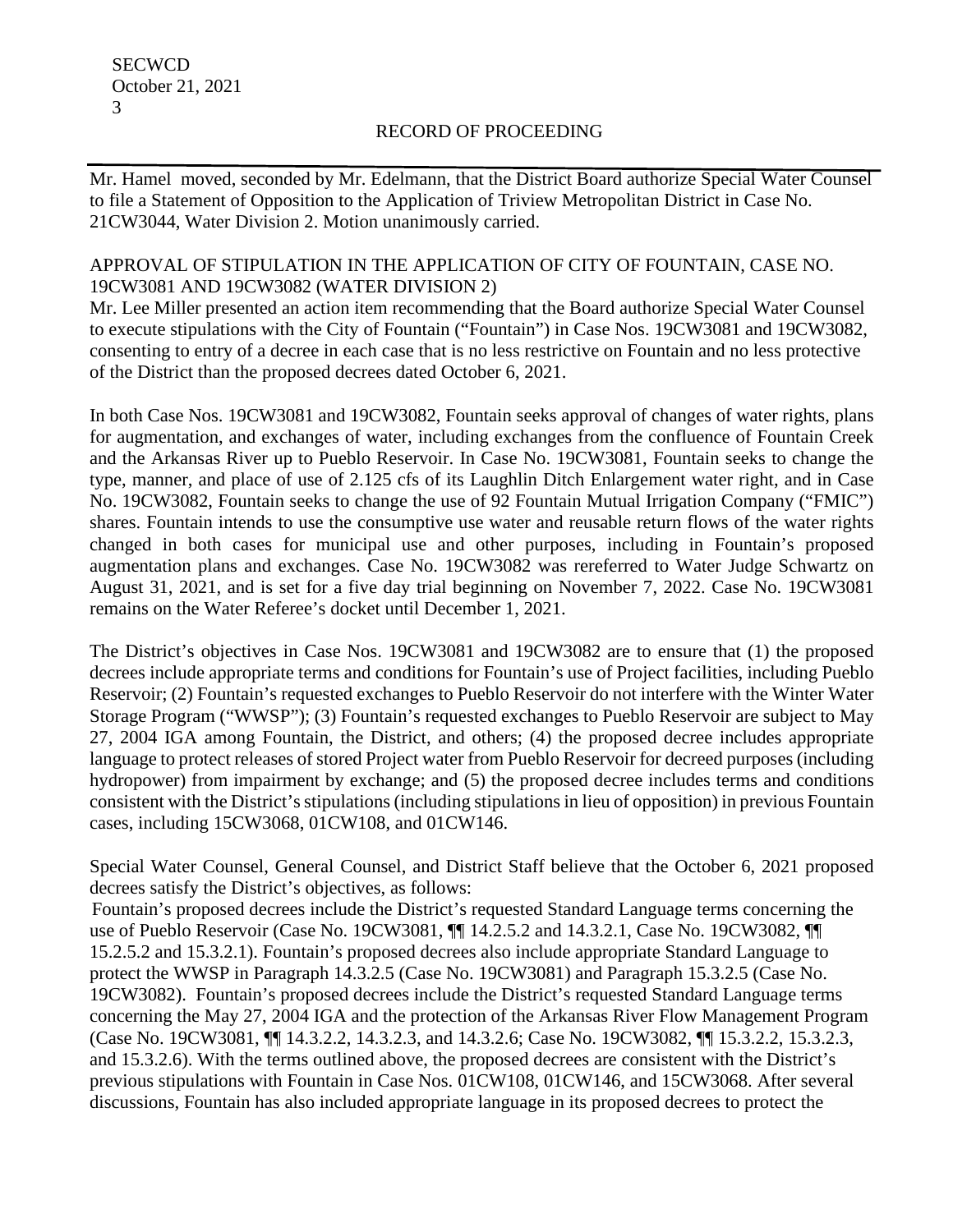District's releases of stored Project water from Pueblo Reservoir for hydropower purposes (Case No. 19CW3081, ¶ 14.3.2.8; Case No. 19CW3082, 15.3.2.1.7). This language acknowledges Fountain's agreement with the District that when the District is releasing Project water from Pueblo Reservoir for hydropower generation at flow rates from 35 to 900 cfs, Fountain will not exchange water into Pueblo Reservoir to the extent such exchanges would interfere with the District's ability to generate hydropower.

A copy of the Proposed Decree's case No. 19CW3081 & 19CW3082, were provided to the Board.

President Long stated for the record that Board member Curtis Mitchell will abstain from the vote.

Mr. Edelmann moved, seconded by Mr. Hamel to authorize Special Water Counsel to enter into stipulations with the City of Fountain in Case Nos. 19CW3081 and 19CW3082, consenting to entry of a decree in each case that is no less restrictive on Fountain and no less protective of the District than the proposed decrees dated October 6, 2021. Motion carried.

# **MONTHLY/QUARTERLY REPORTS:**

U.S BUREAU OF RECLAMATION REPORT Mr. Mike Holmberg provided a written report reviewing the following, as of October 12, 2021:

- There were 179,973 acre-feet stored in Pueblo Reservoir; 126,249 acre-feet of Project water; 46,189 acre-feet of Excess Capacity water; 5,306 acre-feet of Winter water.
- There is currently 119,124 acre-feet of Project space in Pueblo Reservoir and 34,732 acre-feet of space in Turquoise and Twin Lakes Reservoirs. Charts illustrating storage amounts in Turquoise, Twin Lakes, and Pueblo Reservoir
- Project Reservoirs: Turquoise 75%, Twin Lakes 98%, Pueblo 113% as of October 12, 2021
- Bousted Stored Cumulative Imports
- Total M&I PW in the system:
	- a) East 22,435
	- b) West 9,609
	- c) Pueblo 17,323
	- d) Other 4,096
	- e) FVA 72,430
		- CSU 52,283
		- Fountain 6,607
		- Security 4,968
		- Stratmoor 2,127
		- Widefield 5,445
	- Winter Operations:
		- a) Anticipate moving around 25 KAF down from the upper reservoirs beginning October. Net 22.5 KAF in Pueblo
		- b) Winter water ends March 15
		- c) Use of Joint Pool ends April 15
		- d) After April 15, all winter water will be stored up 70 KAF plus what room is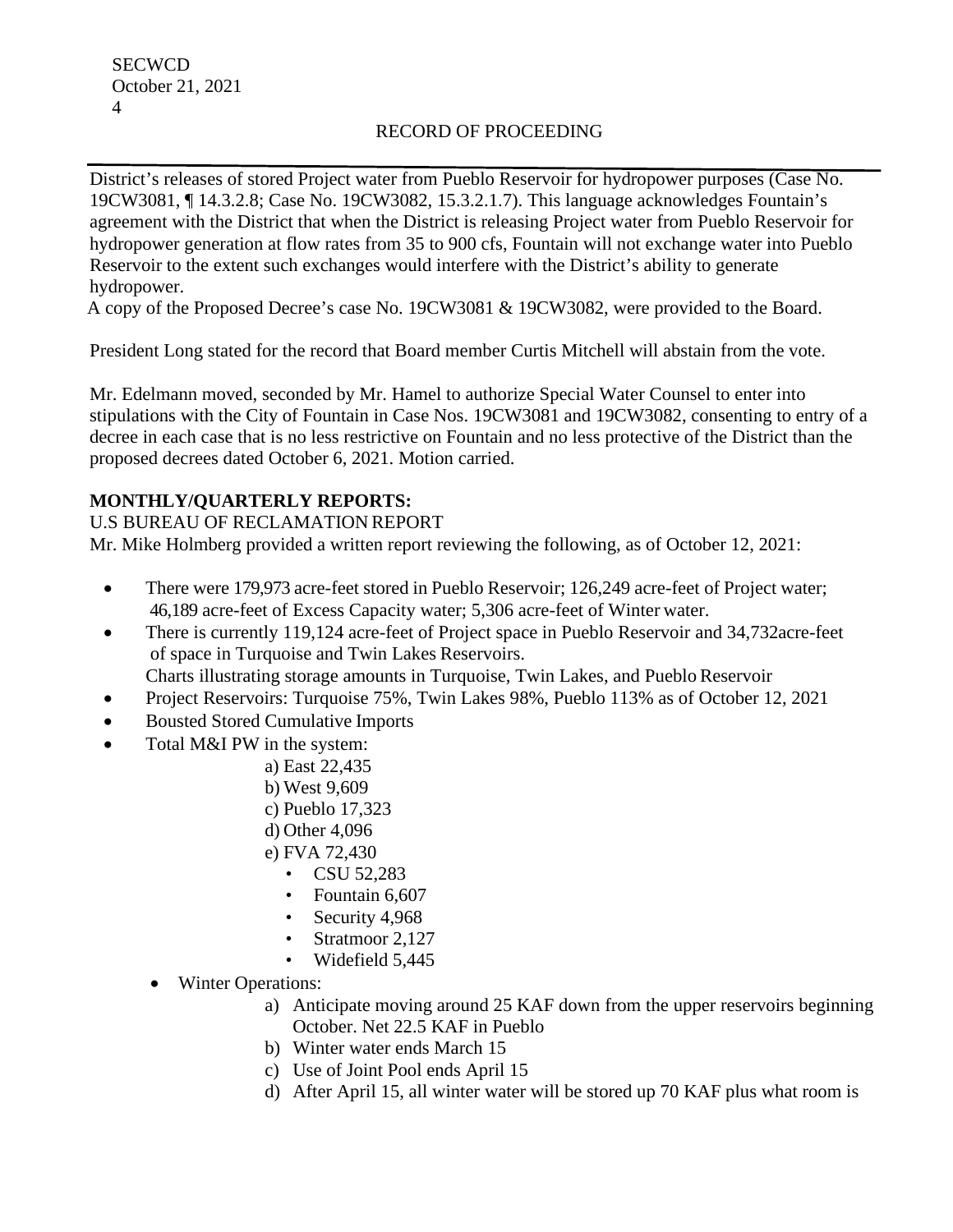available after project and Spill 4 water is accounted for e) Winter and Prj Ag water out by May 1

f) Movement of water will be adjusted according to the forecast and customers needs

## DIVISON ENGINEER REPORT

Mr. Bill Tyner presented a report titled, *Determining River Transit Loss,* topics of discussion:

- History of Transit Loss Studies
- Current Methods Used in Various Basin Locations
- Prospects for the future

### KEY COURT CASE IN 1945 (SUNNYSIDE PARK DITCH COMPANY VS M.C. HINDERLIDER, STATE ENGINEER)

Judgment and Decree (CA-3345) Stated Two Key Duties of the State Engineer and his subordinate officers:

- State Engineer has the duty to accurately determine all losses accruing to the stream from the storage of water in Twin Lakes, Sugar Loaf (Turquoise) and Clear Creek Reservoirs;
- State Engineer has the duty to deduct losses from the release of such waters
- Hinderlider Prepared a Report to the Court Establishing the 0.07 percent per mile for transit loss downstream

## 1974 TRANSIT LOSS STUDY "U.S. GEOLOGICAL SURVEY REPORTS ON TIME OF TRAVEL AND TRANSPORTATION LOSS, UPPER ARKANSAS RIVER BASIN, COLORADO":

- Colorado Water Resources Circular No. 20
- Study conducted by Russell K. Livingston in cooperation with the Colorado Division of Water Resources, Office of the State Engineer, and the Southeastern Colorado Water Conservancy District

# 1975 STUDY "RESERVOIR ROUTING MODEL FOR THE UPPER ARKANSAS RIVER BASIN OF COLORADO":

- Colorado Water Resources Circular No. 27
- Study conducted by Russell K. Livingston in cooperation with the Colorado Division of Water Resources, Office of the State Engineer and the Southeastern Colorado Water Conservancy **District**

### UPPER ARKANSAS BASIN TO PUEBLO RESERVOIR:

- Still User "Sunnyside" Transit Loss Values Based on 0.07 percent per river mile
- Turquoise Reservoir to Pueblo Reservoir 10.97% Transit Loss
- Twin Lakes Reservoir to Pueblo Reservoir 10% Transit Loss
- Clear Creek Reservoir to Pueblo Reservoir 9.57% Transit Loss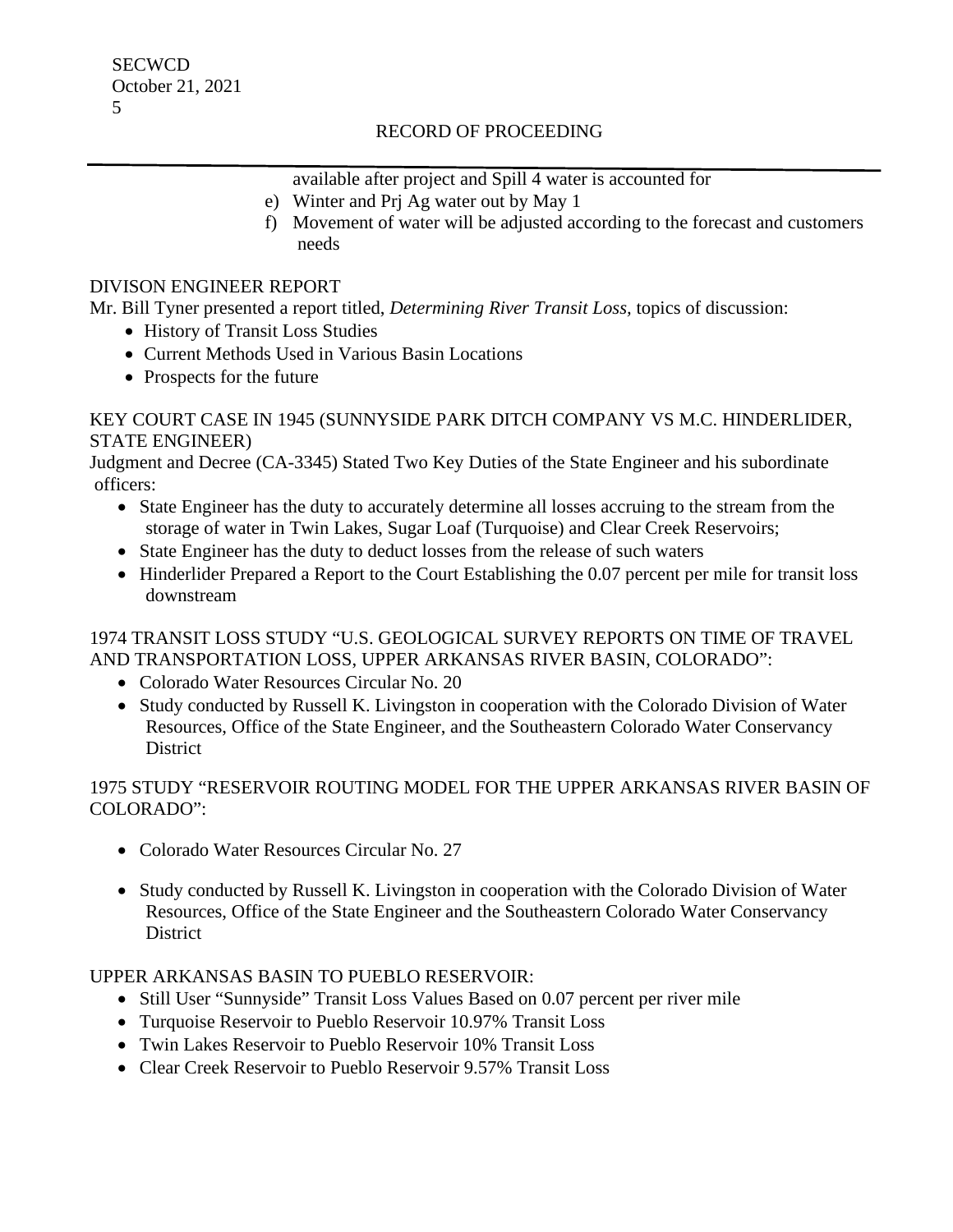## MIDDLE ARKANSAS BASIN PUEBLO RESERVOIR TO JOHN MARTIN RESERVOIR:

- Russ Livingston produced another key report entitled "Transit Losses and Traveltimes of Reservoir Releases Along the Arkansas River from Pueblo Reservoir to John Martin Reservoir, Southeastern Colorado"
- Report prepared as Water Resources Investigation 78-75 in 1978
- In cooperation with SECWCD and DWR
- Study showed that for the more expansive alluvial aquifer downstream of Pueblo Reservoir,
	- transit losses should vary depending on physical factors:
- Size of flow in river (high or low)
- Size of release
- Duration of release
- Time of Year

### UPDATED LIVINGSTON STUDY 2011:

- In cooperation with SECWCD and DWR as well as multiple other contributors including the CWCB, Pueblo Board of Water Works, LAVWCD and numerous ditch companies
- Provided the current high performance spreadsheet model used today to determine transit losses on a run by run basis

Mr. Tyner concluded his presentation with items that he will be covering in the future: Future presentations will discuss in more detail the "science" of transit loss calculations Also,will present about the Fountain Creek Transit Loss Model and the Livingston Model below John Martin Reservoir

### STATE LEGISLATION UPDATE

Mr. Lee Miller provided an update to the Board by reporting, Draft bills requested by 2021 Water Resources Review Committee (WRRC) members have been posted and will be considered during the meeting scheduled for October 27, 2021, at the State Capitol.

- Bill 1 Groundwater Compact Compliance and Sustainability
- Bill 2 Investment Water Speculation Prohibition
- Bill 3 Time Period to Object to Groundwater Management Notices
- Bill 4 **Water Efficiency Savings**
- Bill 5 Expand Water Resources Review Committee to Include Agriculture
- Bill 6 Procedure for Water Rights that Concern Headwaters
- Bill 7 Agriculture Water Rights Deed Affidavit No Investment Speculation

Each bill recommended by the WRRC must be approved by a two-thirds vote of the committee members, or at least seven members. The WRRC is limited to recommending three bills to the Legislative Council, unless two-thirds of the WRRC members vote to recommend a greater number. Such greater number may not exceed one bill or other measure per member, or up to ten bills and resolutions. In odd-numbered years, like this year, the Legislative Council must review interim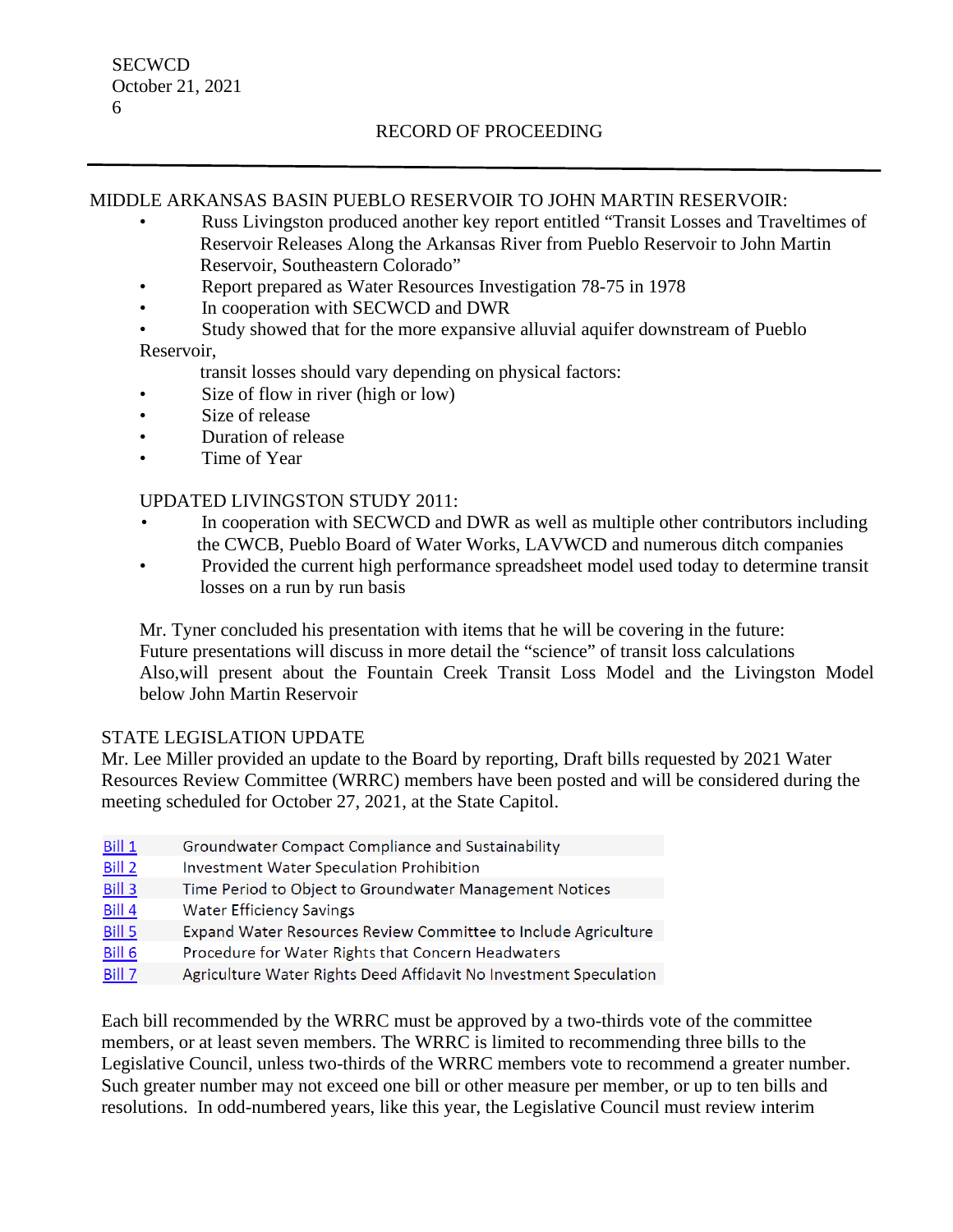committee recommendations by November 15. Bills approved by the Legislative Council do not count against a member's five-bill limit for the regular legislative session. Bills not approved by Legislative Council may be introduced in the regular session, but such bills will count against a member's five-bill limit.

## COLORADO RIVER ISSUES STATUS

Mr. Lee Miller reported the quarterly Colorado River and Water Supply Committee meeting has been moved from October to November so that we can better preview the activities of the Upper Colorado River Committee's regular meeting and events at the Colorado River Water Users Association annual meeting in December 2021.

In September 2021, the Colorado Water Conservation Board adopted a decision-making roadmap for moving forward with the feasibility investigation, a copy of which is attached. The roadmap identifies specific elements of the major outstanding questions of whether such a program would be achievable, worthwhile, and advisable from the perspective of Colorado.

Mr. Miller provided to the Board a copy of the CWCB's Demand Management Decision-Making Roadmap – October 2021.

Mr. Miller also reported that the U.S. Fish and Wildlife Service announced that it has reclassified the humpback chub from endangered to threatened under the Endangered Species Act (ESA). Monday's announcement follows the publication of the proposed rule in January 2020 and subsequent public comment period.

# **INFORMATIONAL ITEMS:**

The Board was provided written material on the following topics, which were posted to the Board website:

- Water Court Resume
- Phase 2 SECWCD Feature Condition Assessment Update
- Recovery of Storage Update
- 2022 Proposed Budget
- NWRA Annual Conference November 8-10
- December Board Meeting December 9
- Colorado River Water Users Association December 14-16

President Long asked if there were any other matters to come before the District Board. Mr. Broderick mentioned that Paul Fanning from Board of Water Works has been the recipient of the AWWA award.

Governor Polis announced he has appointed Dan Gibbs as Director of Contract Negations for Colorado Department of Natural Resources.